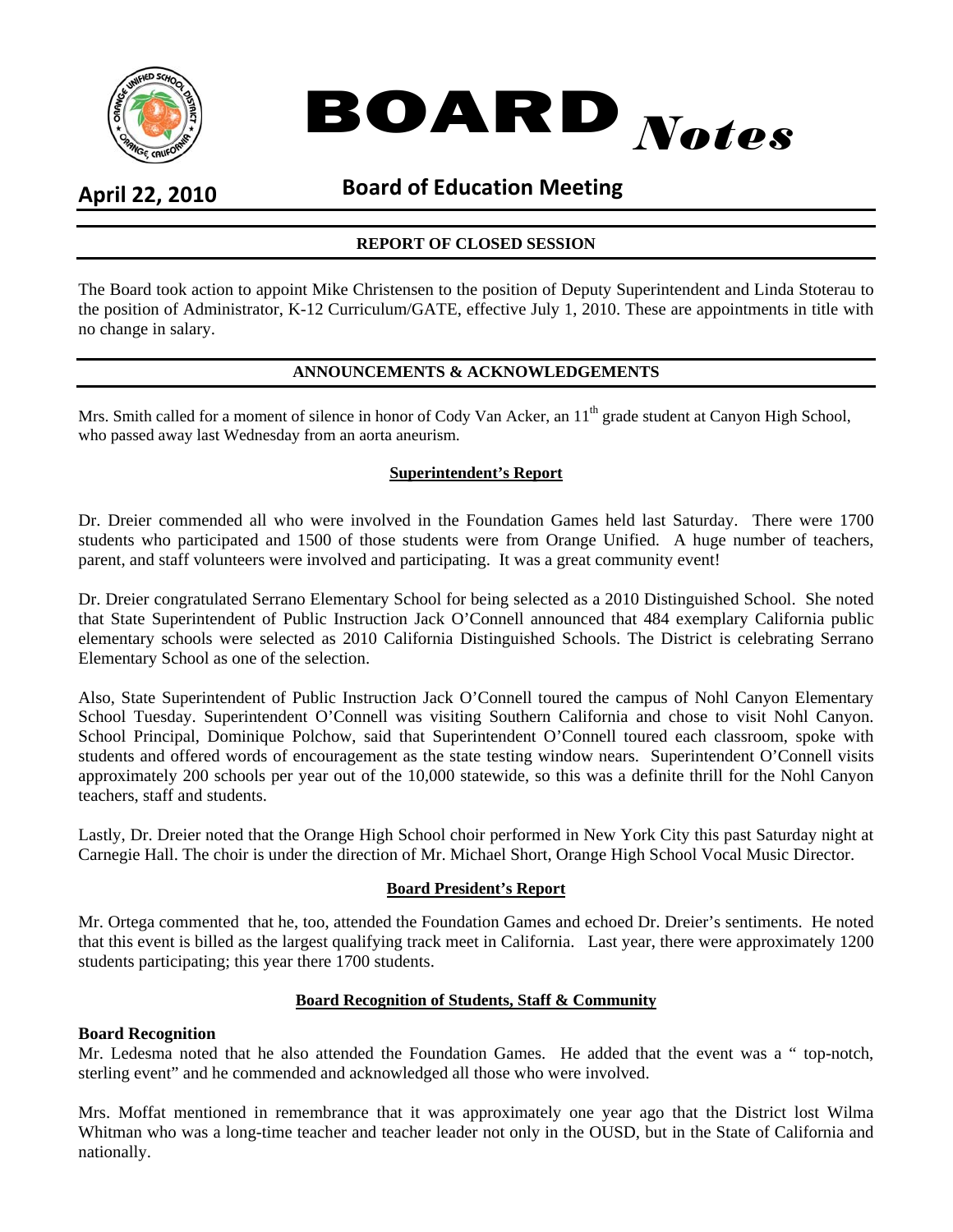

# BOARD *Notes*

## **April 22, 2010 Board of Education Meeting**

### **Outstanding Employee of the Month**

The Board of Education recognized Delia Monson, Senior Staff Clerk at Cerro Villa Middle School, as the recipient of the Outstanding Customer Service Award for the month of April. On behalf of the Board of Education, Mr. Ortega presented a Certificate of Recognition to Ms. Monson.

#### **State of the School Report – Yorba Middle School**

Karen Medina, student representative from Yorba Middle School, presented information and updates regarding students, academics and activities at Yorba School.

#### **Board Proclamation: School Bus Drivers' Day – April 27, 2010**

The Board of Education officially proclaimed April  $27<sup>th</sup>$  as School Bus Drivers' Day in the District. Mr. Ortega presented the proclamation to Pam McDonald, Director of Transportation.

#### **Board Proclamation: School Nurse Day – May 12, 2010**

The Board of Education officially proclaimed May 12<sup>th</sup> as School Nurse Day in the District. Mr. Ortega presented the proclamation to Helen Burzumato, Head Nurse. Susan Salvador was honored as the District's School Nurse of the Year, as selected by her peers.

#### **Board Proclamation: California Day of the Teacher – May 12, 2010**

The Board of Education officially proclaimed May 12<sup>th</sup> as California Day of the Teacher in the District. Mr. Ortega presented the proclamation to Whitney Amsbary, OUEA President.

#### **ACTION ITEMS**

#### **Public Hearing: Charter School Renewal Petition, Santiago Charter Middle School**

A public hearing was held with respect to the charter school renewal petition from Santiago Charter Middle School. Following review of the petition, the Board of Education shall act on the charter renewal petition within 60 days of receipt of the renewal petition. The Board will take action regarding the charter renewal petition at the May 13, 2010 meeting.

#### **INFORMATION ITEMS**

#### **Race to the Top Update**

On January 8, 2010, the State applied to the US Department of Education to participate in the Race to the Top (RTTT) program. The US Department of Education announced that Delaware and Tennessee were the only states to receive first round RTTT awards. California received 336.8 points out of a possible 500. Mr. Christensen provided an update on RTTT.

#### **Surplus Property Update**

Doug Yeoman, attorney with Parker & Covert, has 22 years of experience facilitating the disposition of surplus school district properties. Those dispositions include leasing, exchanges and sales. Mr. Yeoman made a presentation on the utilization and disposition of surplus real property. The complete presentation is available for review on the District's website under Surplus Items.

#### **Extended Day Kindergarten**

Mrs. Rachelle Morga gave a brief presentation on the possibility of implementing Extended Day Kindergarten.